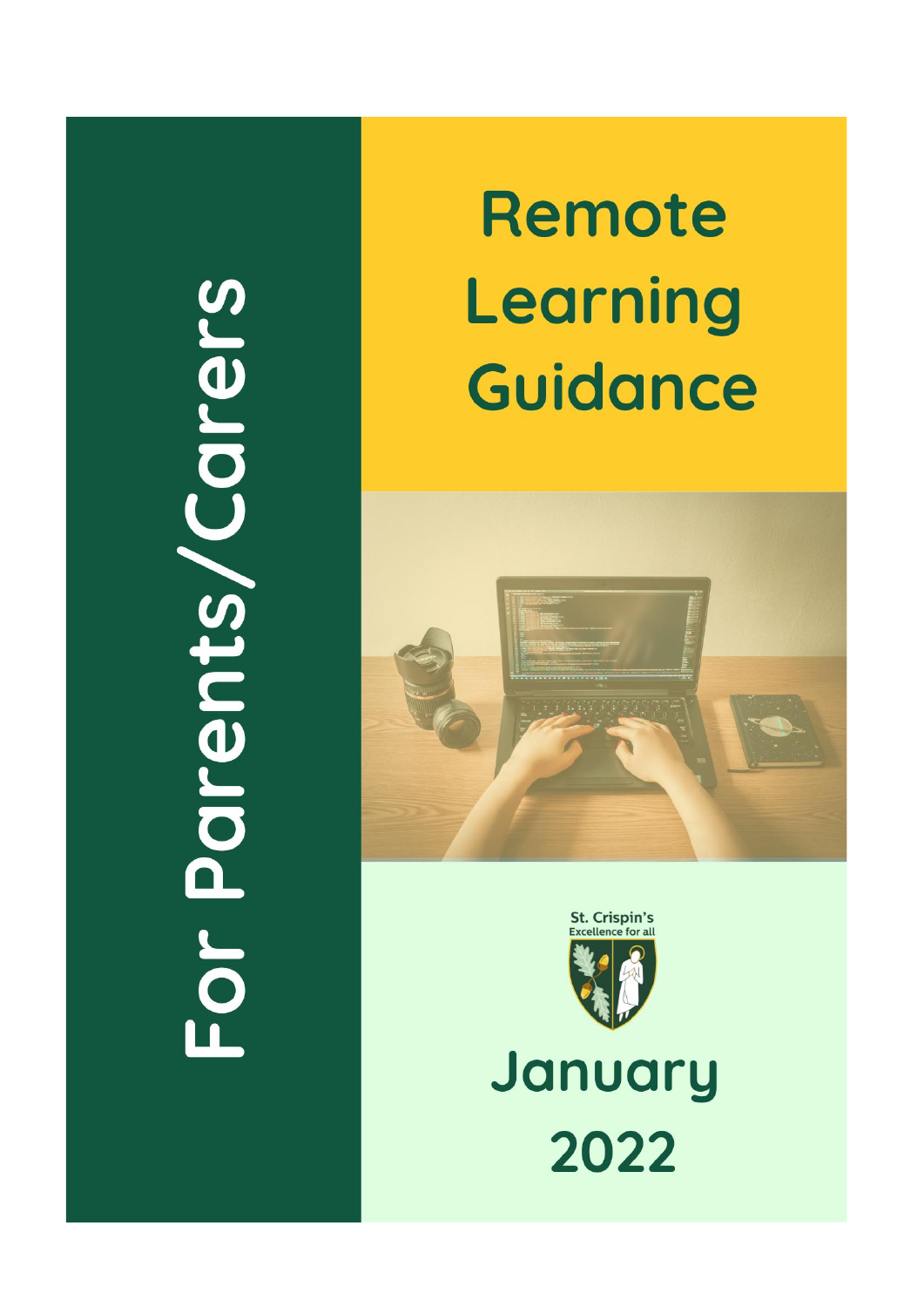St. Crispin's

## **Remote Learning Advice and Guidance for Parents and Carers**





For this short period of remote learning work will be uploaded onto Microsoft Teams for the students to complete. The resources will be uploaded to a channel called **Remote Learners.** Students will be access to work for each of their subjects through the relevant subject team. Work that needs to be completed will be set as an assignment and will be visible on their weekly Teams report. In the student booklet there is a guide for students on how to access this work

### **Below are some help videos that may help you to support your son / daughter:**

- How to access Teams <https://youtu.be/Z8GxhPimVlc>
- How to complete assignments (crucial for personal study) <https://youtu.be/x6PrKnpgU44>
- 
- How to join meetings or 'Spotlight' lessons [https://youtu.be/T-85su\\_JZ5Q](https://youtu.be/T-85su_JZ5Q)
- 

**How to view feedback <https://youtu.be/Qs4NaBL5H5A>** ■ How to split your screen <https://youtu.be/JHcPpGi7Zl4>

### **If they complete all the work set then please do signpost them to the following websites where they can find additional work to complete**.

- All subjects [www.bbc.co.uk/bitesize/secondary](http://www.bbc.co.uk/bitesize/secondary)
- All subjects [www.thenational.academy/](http://www.thenational.academy/)
- Maths <https://login.mymaths.co.uk/login>
- Science [www.kerboodle.com/users/login?user\\_return\\_to=%2Fapp](http://www.kerboodle.com/users/login?user_return_to=%2Fapp)
- Science <https://sites.google.com/hotmail.com/st-crispins-exam-bank/home>
- English [www.crispins.co.uk/st-crispins-remarkable-reading-challenge/](http://www.crispins.co.uk/st-crispins-remarkable-reading-challenge/)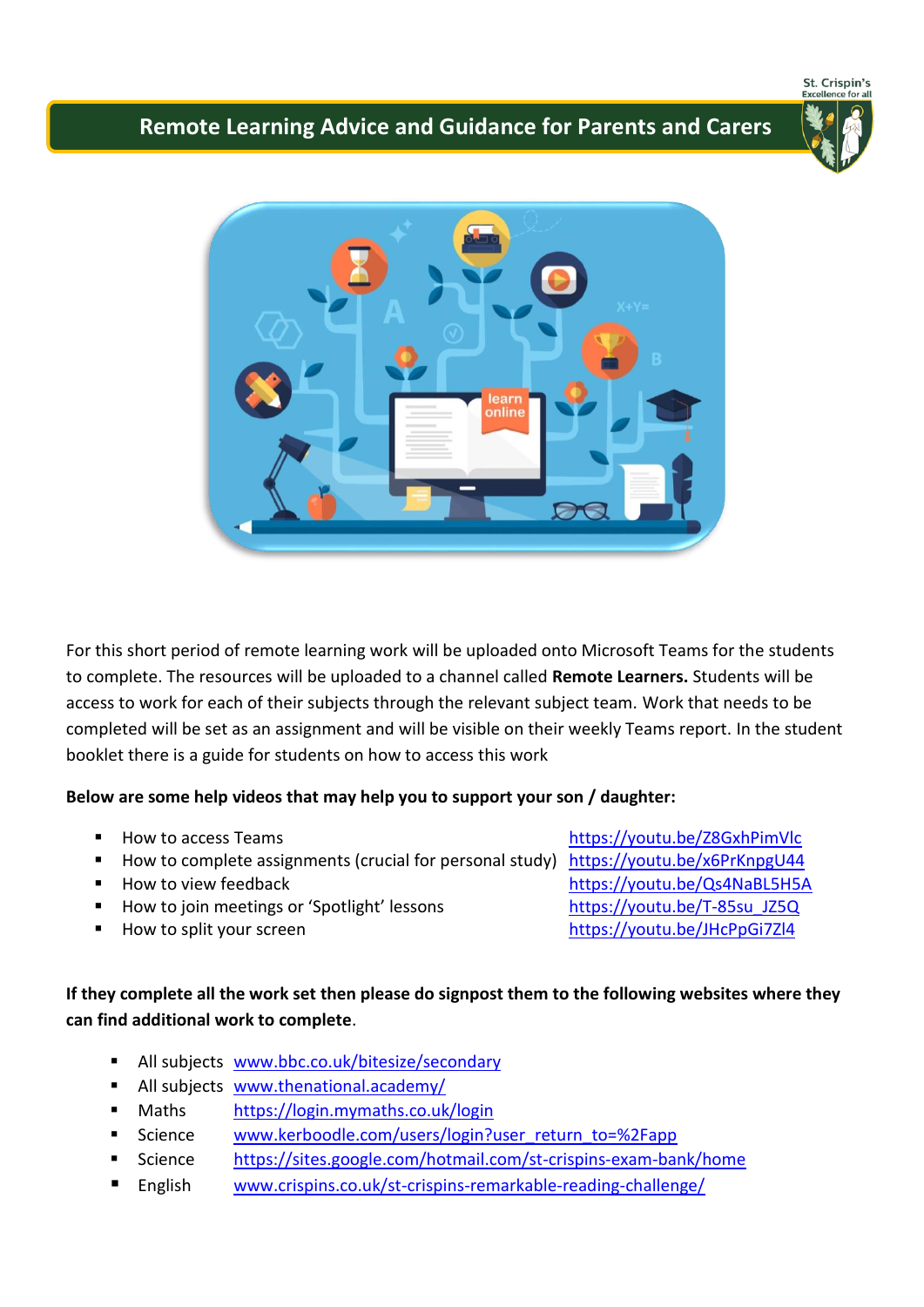### **How can I support my child?**



Encourage your child to follow their school timetable for remote learning but one that also includes some downtime.



We recommend that students stick to their normal school timetable to structure their day but we recognise that they may want to organise their time slightly differently at home.



Even if they cannot complete the remote work, encourage them to at least attempt the task. If they are utterly stuck, encourage them to email their class teacher in the first instance.

**Head** of Year You or your child are welcome to email the Head of Year or subject teacher (already said) if you need any guidance on home learning.



Let us know if you have issues accessing the work. We are here to help.



### **Students with Education Health Care Plans (EHCP) and those on the SEN register.**

 We recognise some students and especially those with special educational needs will find remote learning especially difficult. Members of the Learning Support Department are available to support your child as much as they are able within the challenges of home learning. In the meantime, if you have any questions or queries regarding provision please contact our SENCO Sue Towler [towlers@crispins.co.uk](mailto:towlers@crispins.co.uk) if your child needs help from an LSA they can email [LSA@crispins.co.uk](mailto:LSA@crispins.co.uk)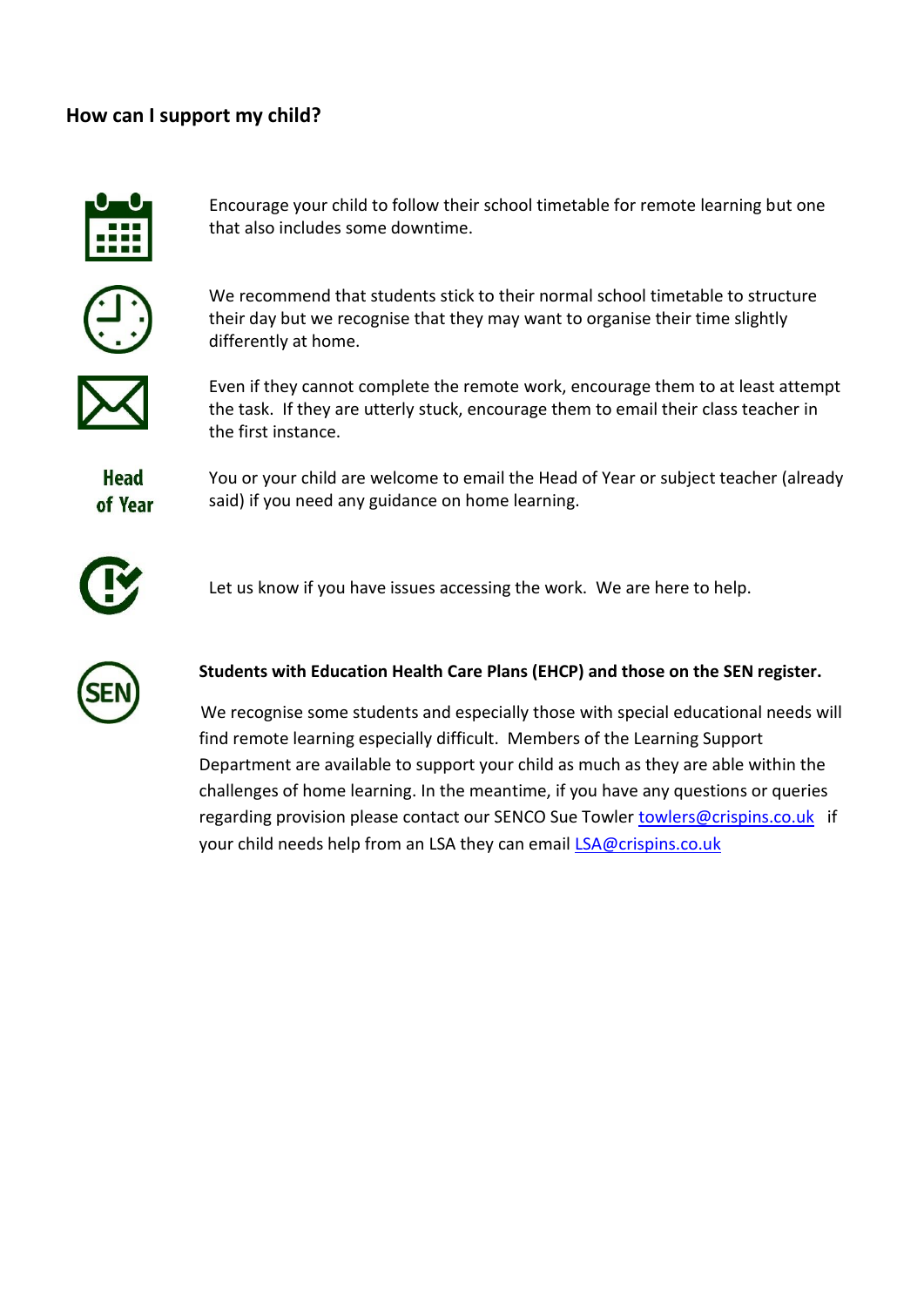

### **Safeguarding Advice**

As the students are now using an array of online learning during this new normal, there is an increased risk of them falling victim to predators seeking to groom or exploit the young.

We are ensuring that the websites that we are recommending are safe for our students. However, sadly, with advanced technology comes a greater opportunity for systems to be bypassed and we have already heard of incidents nationally where people claiming to be 'online tutors' have attempted to engage with young people.

### Please could we ask for your support in keeping your child safe from harm in following Safe the guidance below: online

- Take time to monitor your child's online activity. Visit [www.thinkyouknow.co.uk](http://www.thinkyouknow.co.uk/) with your child. Think You Know is run by CEOP and provides age-appropriate help and guidance to children about how to stay safe online.
- Ensure your child is only using their school's online learning portals or established, trusted websites (for example BBC Bitesize)
- Not to respond to any offers of online tutoring from people you don't know, be it via email or social media, even if it has been shared by friends/contacts
- Remind your son or daughter that should anyone try to contact them as an individual they should tell an adult
- Report anything suspicious to the Child Exploitation and Online Protection command (CEOP) via www.ceop.police.uk (there is also advice and guidance about reporting on this site)
	- Please take some time to have a conversation with your child/children and ensure that they are engaging in safe on-line activity now and always.
	- Should you have any concerns with regards to the safety of your child or others, please do not hesitate to contact Mr Blyth (Deputy Head – Designated Safeguarding Lead)